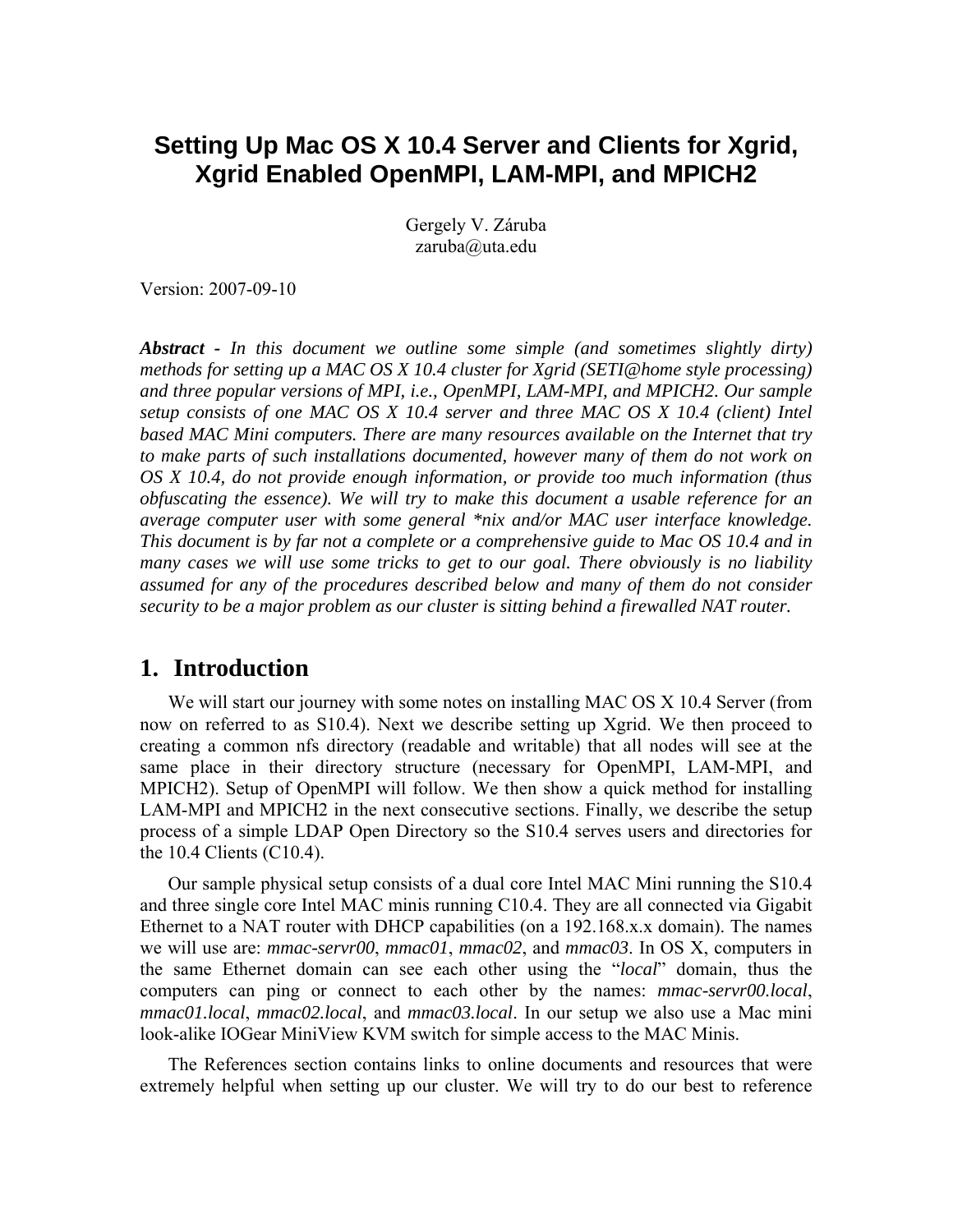them at the right point in the instructions. In addition we have used many man pages and general \*\*nix, and MAC OSX resources.

### **2. Installation Notes for S10.4**

Everyone working with OSX 10.4 must have realized that the default user on C10.4 and/or the admin user on S10.4 are not superusers (root). To gain superuser rights in a terminal session, a "su –" or "sudo su –" command in a terminal window needs to be entered on S10.4 and C10.4 respectively. Alternatively, commands that require rootaccess maybe invoked with placing "sudo" in front of them. The password for root is the same as the administrator password on S10.4 or the single user password on the C10.4.

When installing S10.4 it is recommended (default option) to create an admin (long name: administrator) user. For the computer name we entered: mmac-servr00, which can relatively easily be changed from the "Server Administration" tool. Leave the DHCP settings as they are, i.e., let IPv4 be configured by DHCP but enter the server's name (mmac-servr00) as the DHCP client id. Add "local" to the search domain if possible.

When it comes to "Directory usage", set the computer to "Open Directory Master" (and if you will not be using any Windows clients, disable the "Windows Primary Domain Controller" checkbox). The software is going to ask you to create an administrative account for the open directory master, for which the name "diradmin" is recommended with the same password as that of "admin". You will also need to enable The Xgrid agent, and Xgrid controller. (You can do all of this later as well from the Server Administration tool.)

You will likely be prompted to update your software components, once the server is set up. After finishing installing all updates, you will need to install XCode from the same disc as you installed S10.4 from, i.e., insert the disc, select other installs, XCode, XcodeTools.mpkg, and follow the installation instructions (a default installation is likely going to suffice). One last thing to do (that is, if you like to use the "*locate*" utility to find files on your computer) is to open a terminal window and type: "sudo /usr/libexec/locate.updatedb"; this will create the index database required by "locate". It is recommended that you do this last step on all C10.4 computers as well.

## **3. Setting up Xgrid**

We need to mention here, as it is a little known fact, that even a C10.4 can act as an Xgrid controller, by downloading the free "Server Administration" tool from Apple. In this section we use information from [3].

#### *3.1. Xgrid Controller on S10.4*

For Xgrid to work, there needs to be a controller that accepts Xgrid agents (other computers) offering to perform jobs. An Xgrid controller does not necessarily need to be an agent as well, but why waste any resources? Thus, we will set up the S10.4 to work as a controller as well as an agent to the controller. For this, start the computer and log in as "admin". Open the "Server Admin" tool (the one that looks like a globe), and log in to it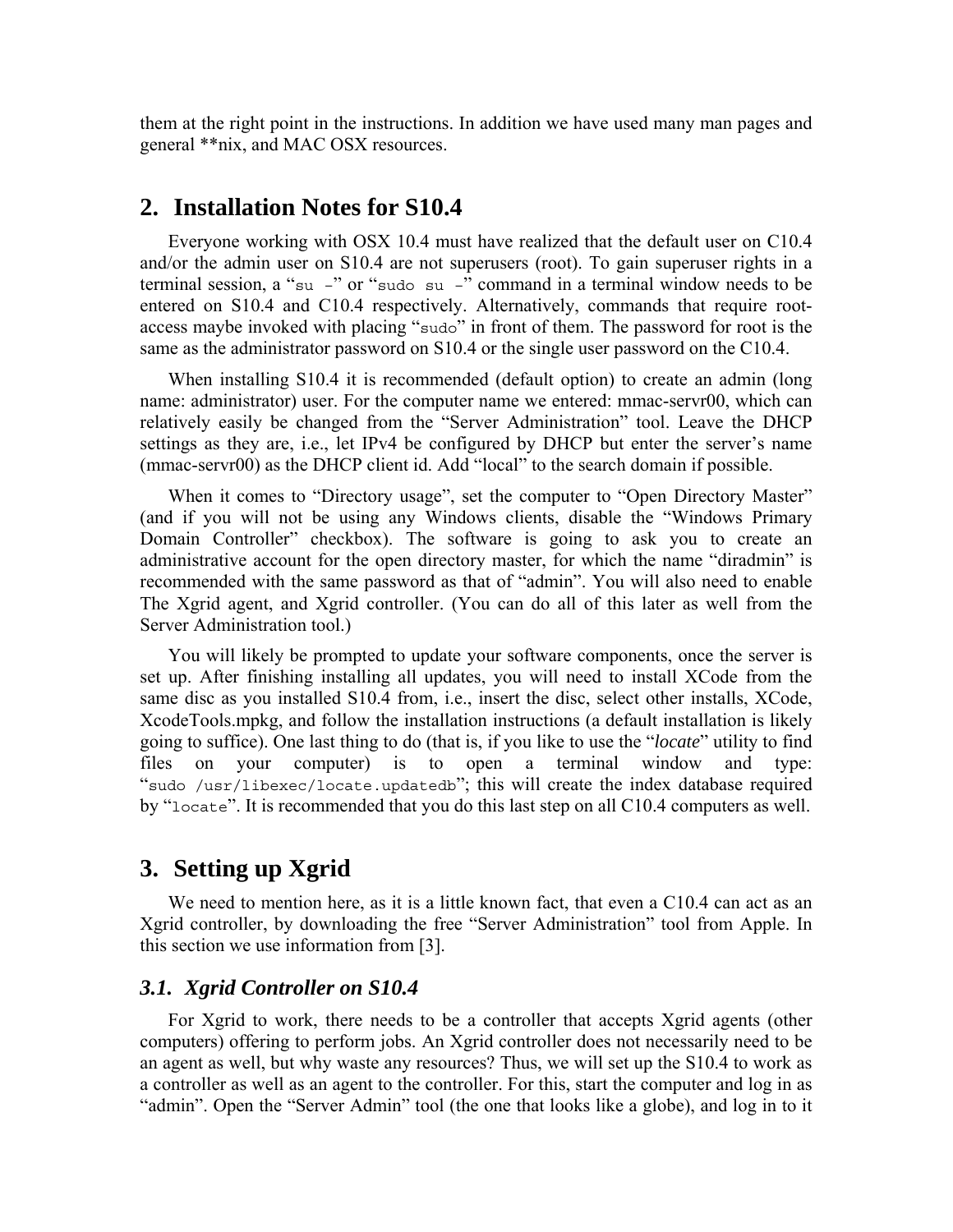using the admin credentials. In the leftmost part of the window you will see your servers name with an arrow (well, a triangle) to its left; if this arrow does not point downwards, then click on it. Now you will see all the services that are, or could be provided by your server. If you just installed your S10.4 with the above instructions, then Xgrid should have a green disc next to it, indicating that it is running.

To set up Xgrid, click on Xgrid (highlighting it), then click on settings in the right pane. Click on "Controller" and make sure that the "enable controller service" box is checked. Set the client and agent passwords (e.g., client password: *cls-client*, and agent password: *cls-agent*). The agent password is needed for agents to connect to the controller offering their services, while the client password is needed to submit or monitor jobs. Click on "Save" and you will be offered to restart the service (which offer you cannot refuse). Once done, click on "Agent" and make sure that the "enable agent service" is checked. Select the "use specific controller" option and choose your (already running) server: *mmac-servr00*. Select "always" for "agent accepts tasks" (if the primary purpose of your computers is to be a cluster). Click on "Save" and take the restart offer. If you click on "Overview" you should see your own server acting as an agent. The easy part is done.

**Xgrid Admin** is a graphical tool to monitor your Xgrid; you can find it under "Applications→Server→Xgrid Admin" (do yourself a favor and drag it out to your bottom toolbar). When you start it up it will try to connect as a client to your Xgrid, thus you will need to select your controller "*mmac-servr00*" and enter the client password that you have just set (e.g., *cls-client*). Now you will get a nice meter showing usage of your cluster or you can check its capabilities. With this tool you can get status info on your agents, on your jobs, or remove jobs or agents (removing connected agents will not prevent them to reconnect automatically, for that you will have to stop their offering at their local settings).

There is **one last thing** left (that you will need to do on all computers that you will want to use to submit jobs from), that is to set some environment variables. Here we assume that you are using *bash* (the default shell with OSX 10.4). Open a terminal window, and edit the */etc/profile* file in a superuser mode (e.g., by typing: "sudo emacs /etc/profile" you can save the file with the sequence: CTRL-X CTRL-S and exit emacs with a CTRL-X CTRL-C sequence). You need to add the following two lines to */etc/profile*:

```
export XGRID CONTROLLER HOSTNAME=mmac-servr00.local
 export XGRID_CONTROLLER_PASSWORD=cls-client
```
obviously, with replacing the server name and the password to your own. From now on when you start a terminal window these variables will all be set and you can easily submit Xgrid jobs. (Note: 1. you can also put the above environmental variable definitions in *~/.profile* or *~/.bashrc* which will only set them for the current user, and 2. once you are editing */etc/profile*, you may want to add ":/usr/local/bin:." To your PATH). Close the terminal window and open a new one (so your new variables are loaded). Type: "xgrid -grid list"; if your output is not something like: "*{gridList =*   $(0)$ ; *}*" then check that you have entered the above xGRID  $*$  variables correctly (by editing the corresponding file again, or by typing: "set | grep XGRID"). You can now submit jobs using the command line tool , e.g., "xgrid –job submit prog\_name".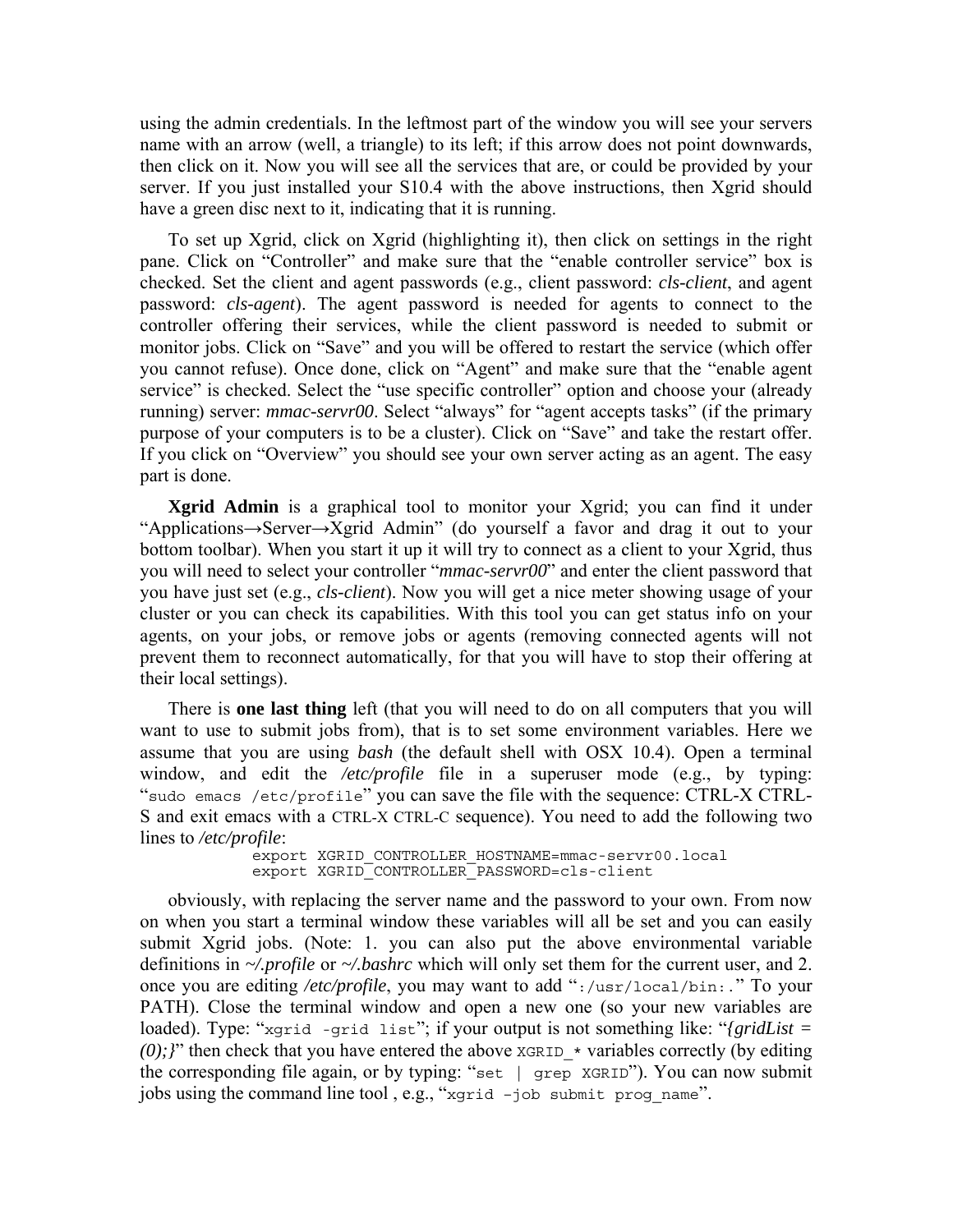#### *3.2. Xgrid Agents on C10.4*

Starting Xgrid agents on additional C10.4 machines is very easy. Click on "System Preferences" (the light switch icon) and select "Sharing" (you may need to open the lock at the bottom of the window if it is closed by clicking on it and entering and administrator password. Highlight "Xgrid" from among the list and click on "Configure". Use "specific controller" and select your server (*mmac-servr00*). (Thanks to *Bonjour,* a service discovery protocol, all active Xgrid controllers will show up to be selected). Select "Agent accepts tasks: always" (see note at the previous section) and enter your agent password (e.g., *cls-agent*) for "Password". Start, or restart (stop and start) the Xgrid agent.

If you want to submit jobs from this computer as well, see the "**one last thing**" note at the previous section.

# **4. Setting up a Common NFS Shared Directory**

Since OpenMPI, LAM-MPI, and MPICH2 need the user's executable to be available on all nodes, the easiest (and due to the nature of some file-opening MPI programs) and best way to do that is to have a directory on all nodes that is shared and has the same absolute path. As we had problems with automatic (boot-time) sharing setup with AFP (Apple Filing Protocol) we are going to describe a straightforward (however not globally secure) way of sharing a common directory with nfs. The name and absolute path of this directory is going to be "*/NetCommon*". We are going to use some of the information collected from [7][10].

#### *4.1. NFS Sharing on S10.4 server*

Open a terminal window and for the sake of simplicity obtain root access (" $\mathfrak{su}$  –"). Create the directory to be shared and give it a generous access right: "mkdir /NetCommon; chmod 777 /NetCommon". Start "Workgroup Manager" and log in to it as "*diradmin*". Click on "Sharing" on top and then click "All", select the "MacintoshHD" and then highlight the "NetCommon" folder. On the left, click on "General" and check "Share this item", click on "Save". Click on Protocols and go through all offered protocols unchecking and then saving each an every one (Windows, FTP, Apple File Sharing) except for NFS which you should enable. While the NFS protocol is showing, uncheck "read-only" but leave both "mapping" related boxes checked. To make things simple, select "World" next to "Export this item to"; when done click on save. Since now you have at least one NFS shared folder, your NFS service should have been automatically enabled by the OS. To check on that, click "Admin" on top (make sure that the arrow on the left of your server's name points downwards) and see if the dot next to NFS is green (which it should be). Additionally, the settings can be checked from a terminal window, by typing: "nidump –r /exports /".

#### *4.2. NFS Import on C10.4 client*

Open "NetInfo Manager" (found under "Applications→Utilities"), and unlock the lock at the bottom by clicking on it and entering your admin password. If you do not have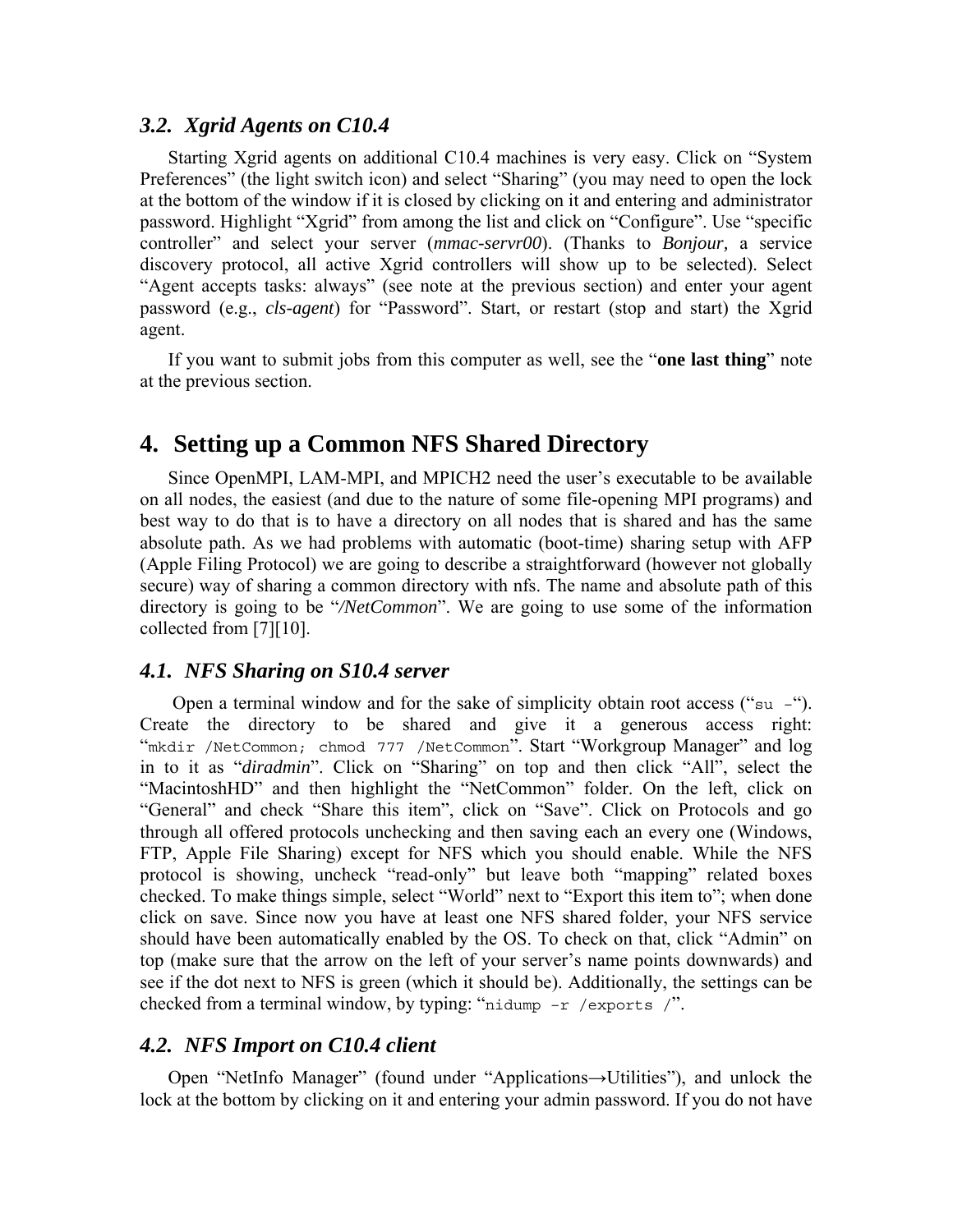a "*mounts*" entry, you will need to create one by clicking on the top tool bar "Directory→New Subdirectory" and rename the new directory to mounts (by changing the value of the "name" attribute in the bottom part of the window); click on "Domain→Save changes". Click on the newly created "mounts", then on "Edit→Add" and then three times on "Directory→New property". With these commands, we have created a sub-entry under mounts and three additional properties for this new entry. We have to change now these new property entries to:

| Property: | Value:                        |
|-----------|-------------------------------|
| name      | mmac-servr00.local:/NetCommon |
| dir       | /NetCommon                    |
| tvne      | Nfs                           |
| opts      | _P                            |

After having entered the above entries, click on "Domain→Save changes". Now, *automount* is told to mount the "/NetCommon" folder from mmac-servr00.local using nfs to the local mount point "/NetCommon". All there is left is to create the local mount point using a terminal window, entering the commands:

> sudo mkdir /NetCommon sudo chmod 777 /NetCommon".

The easiest thing to do now is to restart the computer; alternatively, restarting the *automount* daemon may work too: "sudo kill -1 `cat /var/run/automount.pid*`*" (note the backward quotes around cat, which will put the results of the enclosed command in its place).

# **5. Setting up OpenMPI**

OpenMPI can be downloaded in an executable form for OS X from the OpenMPI website, however these binaries do not have Fortran support, a language is still used by many, in scientific computing. Additionally we would want an OpenMPI compilation that uses the Xgrid infrastructure. Thus we are going to download sources and compile them into binaries, which we will then distribute over all computers. To compile these set of instructions we have used resources [1][5][8][11][12].

### *5.1. OpenMpi on S10.4*

Download the OSX version of the gfortran binaries from [13]; once downloaded, install them. The gfortran libraries will be installed in */usr/local/gfortran*, thus we will need to extend our search path. Edit the */etc/profile* file (e.g., "sudo emacs /etc/profile") and add ":/usr/local/gfortran/bin" to the end of the PATH variable (close the terminal window, open a new one and see that typing "gfortran" invokes the compiler).

Download OpenMPI sources from [8]. Open a terminal window and become superuser "su *–*". Move the source tar file to a suitable directory (e.g., /var/private/root) and unpack it ("tar –xvf openmpi\*.tar"); change into the directory containing the source (e.g., "cd openmpi-1.2.3"). Create a directory for your build and change to it, configure the compilation, build it, and install it:

mkdir build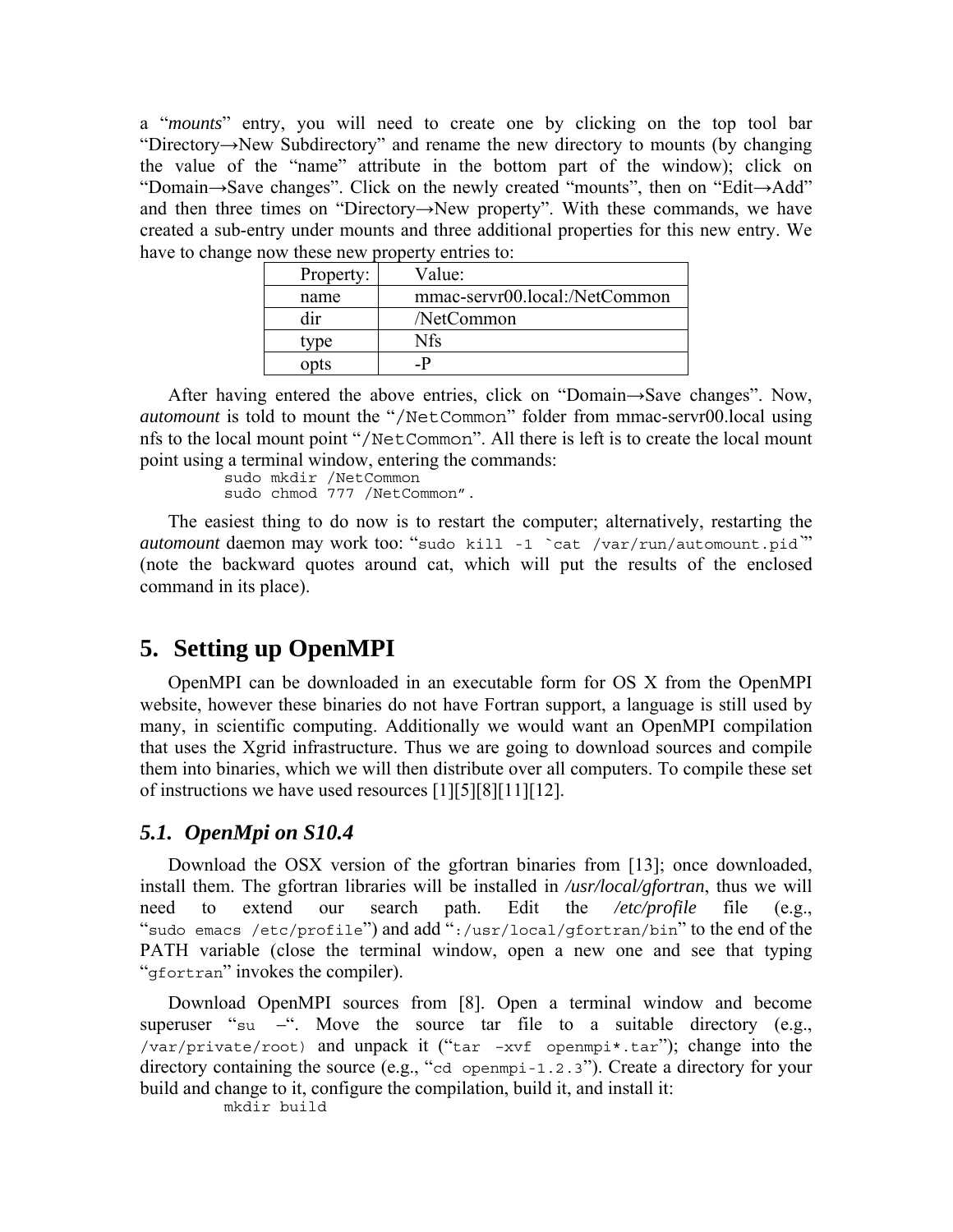```
cd build 
  ./configure --prefix /usr/local/openmpi --with-fortran 
   --enable-shared --with-xgrid 
make 
make install
```
This will install the binaries into /usr/local/openmpi, thus we need to add them to the search path by appending ":/usr/local/openmpi/bin" to PATH in /etc/profile (e.g., by "emacs /etc/profile").

In order to work with OpenMPI easily, there needs to be a common shared directory over all nodes; this was one of the main reasons we have set up the NFS shared /NetCommon directory in Section 4. Create a "tgz" archive from the binaries and place it into the common directory:

```
 cd /usr/local/openmpi 
 tar –cvzf openmpibinaries.tgz /usr/local/openmpi 
 mv openmpibinaries.tgz /NetCommon
```
#### *5.2. OpenMPI on all C10.4-s*

For OpenMPI to work, it needs to be installed on all cluster nodes; thus, use the archive in the common directory for this install. Open a terminal window and become superuser ("sudo su  $-$ "). Install the binaries:

```
cp /NetCommon/openmpibinaries.tgz / 
cd / 
tar –xvzf openmpibinaries.tgz 
rm /openmpibinaries.tgz
```
Do not forget to add OpenMpi to the search path by appending ":/usr/local/openmpi/bin" to PATH in /etc/profile (e.g., by "emacs /etc/profile").

#### *5.3. Running OpenMPI Programs*

You can compile OpenMPI programs on the server. To run OpenMPI enabled programs, copy them into (a subdirectory of) */NetCommon* and execute binaries using "/usr/local/openmpi/bin/mpiexec –n nr\_procs /NetCommon/your\_executable". You can monitor their progress with the Xgrid Admin tool. A sample ping-pong program (one, that sends "ping" MPI messages among nodes) slightly modified from [11] can be downloaded from [12] (compile with make, use only even number of processors when running).

### **6. Setting up LAM-MPI**

In this set of instructions we are going to make LAM-MPI work quickly but relatively dirty. LAM-MPI is not undergoing any more development as they have joined forces with OpenMPI; however, they are still fixing bugs. Unfortunately, LAM-MPI does not come with support for Xgrid thus we will need to use another method to make the nodes form an MPI cluster. For that we will need to use *ssh*. The first thing to do is to make sure remote login is enabled on all machines (use "System preferences→Sharing" to enable remote login). For LAM-MPI to work, *ssh* needs to be configured so that the user staring it up does not need a password to log into any of the other machines. Thus, we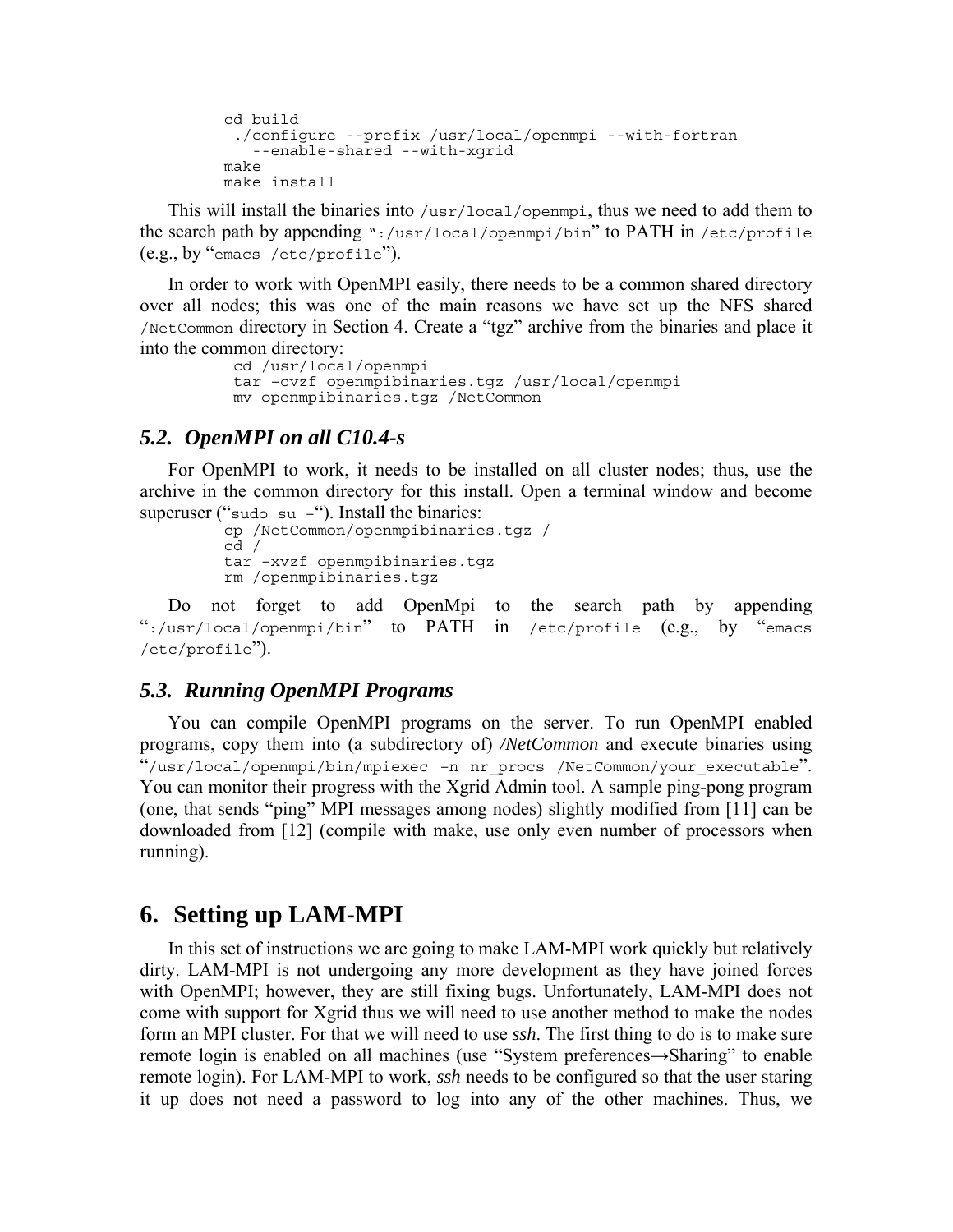recommend (and are going to assume this from now on) that an *admin* (local) account is available on all machines. (You can use the "System preferences→Accounts" to set up an admin user on the clients and use "System preferences→Sharing" to enable remote login). Make sure that all nodes have "local" in their network domain search by adding "local" into the domain search in "System preferences→Network" We are using references [3] and [6] for this description.

We will not be able to easily partition these instructions into client and server part as commands rely on each other among all nodes.

- 1. On the S10.4: download LAM-MPI from [14], get the OS X installer version (unfortunately it comes without Fortran support). Install it (click on it once downloaded), and then copy the installer package to /NetCommon so it can be installed on all other computers easily.
- 2. On all the C10.4-s: install LAM-MPI from /NetCommon
- 3. On all nodes: when a non-login interactive shell is invoked (something that LAM-MPI does while booting) then */etc/profile* is not parsed by bash but  $\sim$ */bashrc* is. Thus we will need to create or modify  $\sim$ /bashrc (e.g., using "emacs  $\sim$ /.bashrc") to include the following line (make sure admin account is used):

export PATH="\$PATH:/usr/local/bin"

as LAM-MPI was directly installed into */usr/local*.

4. On the S10.4: create a "*hostfile.lam*" file (e.g., "emacs hostfile.lam") with each line containing a name of a node (extended by cpu=2 if it has two or a dual core CPU, cpu=4 for a quad-core). For example in our infrastructure's *hostfile.lam* is:

```
mmac-servr00.local cpu=2 
mmac01.local 
mmac02.local 
mmac03.local
```
- 5. On the S10.4: open a terminal as admin; type: "ssh-keygen -t rsa"; use the default key-pair name (*id\_rsa*) and enter a password of your choosing. This has created a key-pair in the "~admin/.ssh" directory. Copy *id\_rsa.pub from* .ssh to */NetCommon* as *authorized\_keys2*: "cp ~/.ssh/id\_rsa.pub /NetCommon/authorized\_keys2".
- 6. On all the C10.4-s: open a terminal window as admin (or log in from the server using ssh: "ssh admin@cmsl-mmac01"). Make sure you have a .ssh directory, if you do not then use ssh to log into the same computer: ("ssh localhost"). Copy *authorized\_keys2* into *.ssh*: "cp /NetCommon/authorized\_keys2 ~/.ssh". With the above steps we have shared a public/private key-pair among nodes that is going to be essential a little later.
- 7. (S10.4) To be able to boot LAM-MPI you will need to have an ssh-agent running that can tell your login ssh to read the private key that we have created above. Thus (and each time you need to set up LAM-MPI), open a terminal window and type: "ssh-agent –s". This will output two lines of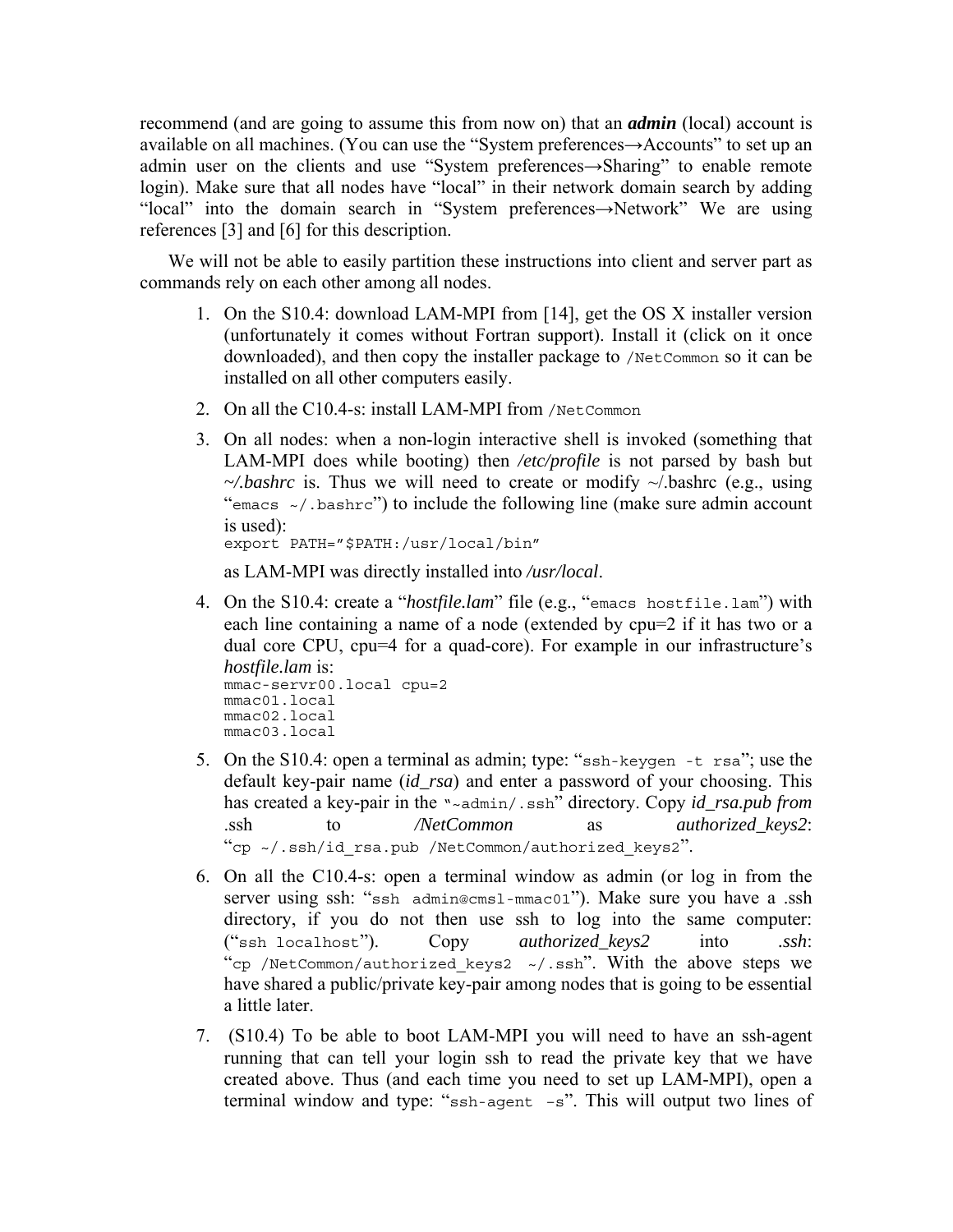settings; copy its output and paste it into your terminal window (you can do this easily with the following commands: ssh-agent -s >ssh ebbe.del

```
chmod 700 ssh ebbe.del
./ssh ebbe.del
rm s\bar{h} ebbe.del
```
This will set environmental variables for *ssh-agent* to work correctly. Now we need to tell *ssh-agent* to use the private key, thus type: "ssh-add" (and type your password when asked). Now you can try to log in to each of the client nodes by e.g., "ssh mmac0x.local" and the system should not ask you for a password (you may need to do that twice so the respective system's key is added to you "known hosts" file).

- 8. (S10.4) The last thing to do is to start LAM-MPI, type: "lamboot  $-v$  –ssi boot rsh hostfile.lam". This will start your LAM-MPI (*lamd* daemons) on all the machines included in *hostfile.lam*.
- 9. (S10.4) Place and start your LAM-MPI programs from /NetCommon just like you did with Open-MPI. Make sure files and directories have proper access rights.

If the S10.4 computer has been rebooted, you will need to repeat from Step 7 to get LAMMPI working again.

# **7. Setting up MPICH2**

Setting up MPICH2 is similar to setting up LAM-MPI. Make sure you have *gcc* and *gofortran* (you should if you have followed instructions in the OpenMPI installation section). Just like in the previous section we cannot easily separate instructions into two separate subsections, thus in the beginning of each step we will say which computers they need to be applied on. Please read the introduction of Section 6 carefully.

1. On the S10.4: download the MPICH2 source from [8]. Become superuser ("su –" and untar the source into its own directory. Configure, make, install, and create an archive of mpich2: mkdir /usr/local/mpich2/ cd mpich2-\*

```
./configure --enable-f90 --prefix=/usr/local/mpich2 | tee 
   configure.log 
make | tee make.log 
make install 
cd /usr/local/mpich2 
tar –cvzf mpich2binaries.tgz /usr/local/mpich2 
mv mpich2binaries.tgz /NetCommon
```
2. On all C10.4-s: copy and extract the archive as root: sudo su cp /NetCommon/mpich2binaries.tgz / cd / tar –xvzf mpich2binaries.tgz rm mpich2binaries.tgz

Add the binaries into the local search path similarly to that in Step 3 of Section 6, except use "/usr/local/mpich2/bin" as the path.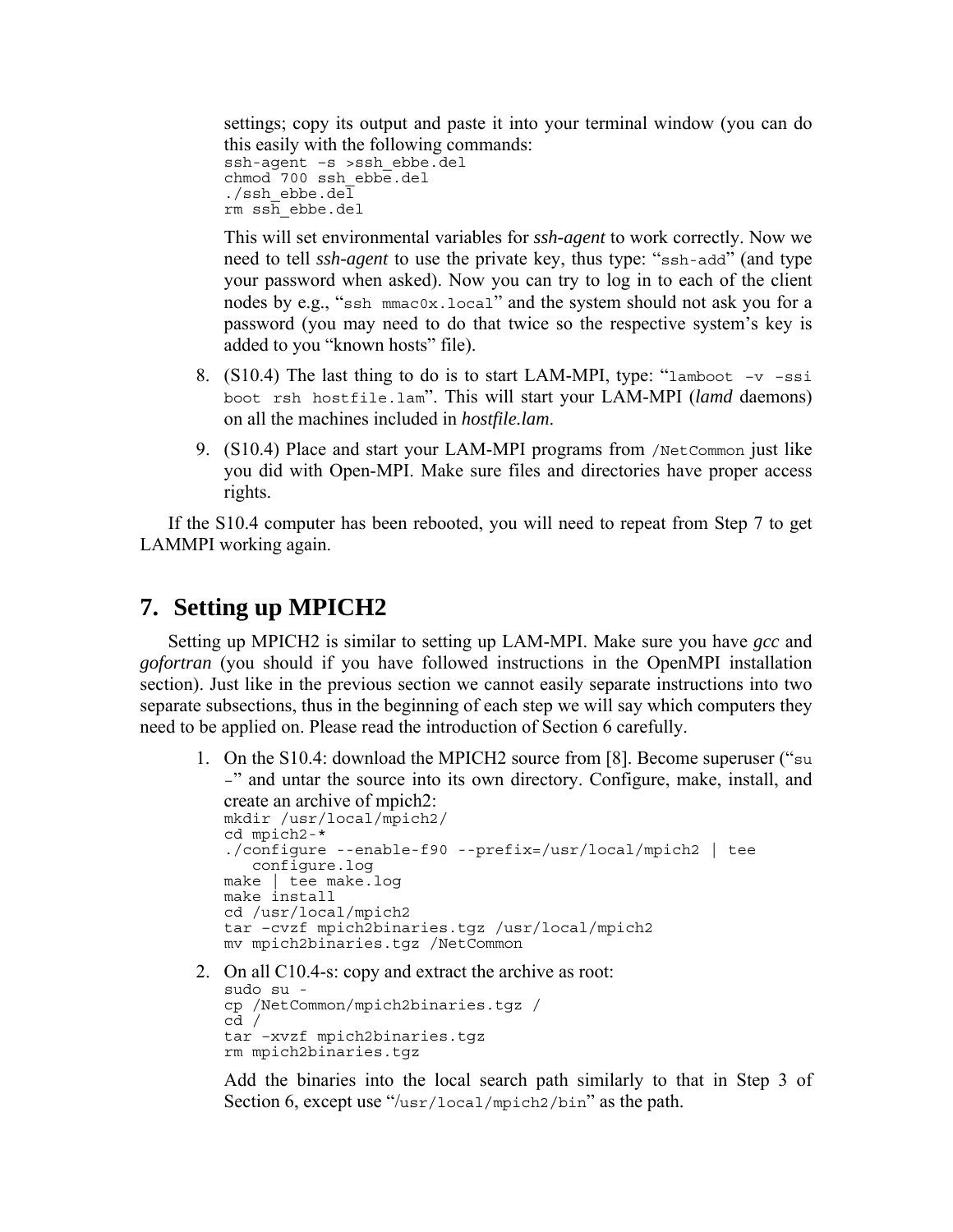3. On the all computers (S10.4 and C10.4-s): open a terminal window as admin. Create a file .mpd.conf in  $\sim$ admin (e.g., "emacs  $\sim$ /.mpd.conf"; alternatively you can create the file: /etc/mpd.conf) containing: secretword=my\_secret\_word

 make sure .mpd.conf is hidden from others (otherwise mpich will not start up): "chmod 600 .mpd.conf". You can try the local installation with the following commands: "mpd  $\&$ ; mpdtrace; mpdallexit"

4. On the S10.4: open a terminal window as admin, and create a "*mpd.hosts*" file (e.g., "emacs mpd.hosts") with each line containing a name of a node. For example in our infrastructure, the mpd.hosts is: mmac-servr00.local mmac01.local mmac02.local mmac03.local

A hint: put computers first in this list that have more than one CPU, as MPICH2 will establish a ring, and it is more likely then to run processes on machines with more CPUs.

- 5. (S10.4) If you have not done so, follow Step 5 of Section 6.
- 6. (C10.4) If you have not done so, follow Step 6 of Section 6.
- 7. (S10.4) If you have not done so, follow Step 7 of Section 6.
- 8. On the S10.4: you can now start up the ring by opening a terminal window as admin and typing: "mpdboot  $-n \frac{4}{1}$ ". You should replace the "4" by the number of entries in "mpd.hosts" as this will determine how many computers are involved in the MPICH2 ring.
- 9. On the S10.4: "mpdtrace" and/or "mpdringtest 10" will test the MPICH2 MPI ring; "mpdallexit" will tear down the ring. Place processes below the "/NetCommon" directory and run them using: /usr/local/mpich2/bin/mpiexec –n nr\_proc /NetCommon/proc\_name

If the S10.4 computer has been rebooted, you will need to repeat from Step 7 to get MPICH2 working again.

To run a simulator like FDS (Fire Dynamics Simulator) [15], the executables need to be placed into a common directory (e.g., /NetCommon). The following sample command will start off an FDS example with five meshes on five CPUs:

```
usr/local/mpich2/bin/mpiexec –np 5 /NetCommon/FDS/fds5_osx_intel_mpi 
    /NetCommon/FDS/Examples/Verification/hallways.fds
```
## **8. Setting up Open Directory (LDAP) Users**

This step is not really necessary for the Xgrid, OpenMPI. LAM-MPI setup however it will enable us to "share" users and their homes between machines with the one caveat that the home directories of users are not statically mounted but dynamically when they log in at the computer terminal (thus we could not use this feature with LAM-MPI). We are using reference [2] for this section.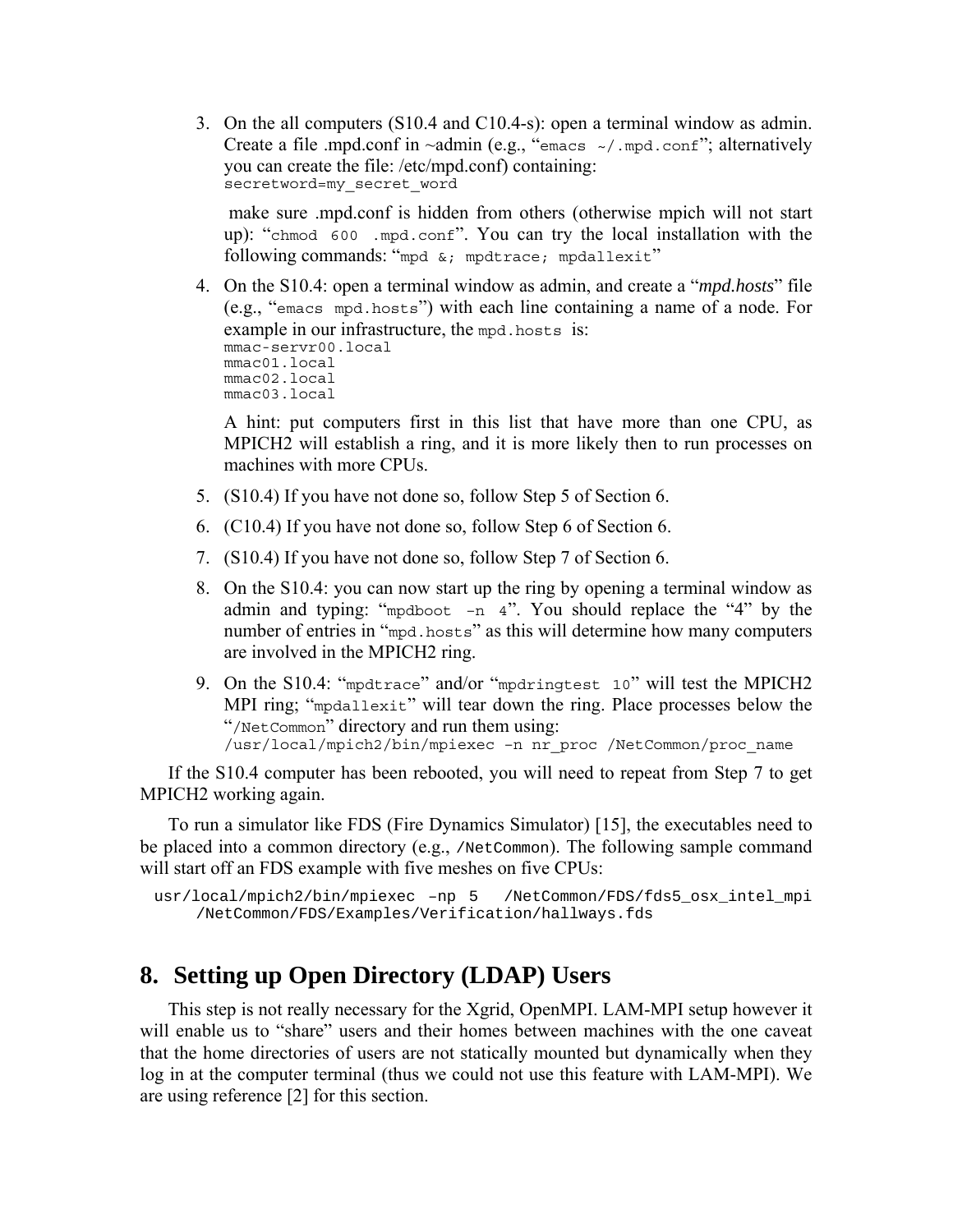## *8.1. Open Directory Master on S10.4*

- Click on "Server Admin" (and make sure that the arrow on the left of the server name points downwards).
- Click on "Open Direcotry"
- Click on "Settings"
- Click on "General", "Role" should be "Open Directory Master"
- Click on "Protocols"
- LDAP settings should remain untouched, i.e., "search base" should be "dc=mmac-servr00" (or whatever your server's name is. Database should be: "/var/db/openldap/openldap-data". Set "policies" and "replicas" as needed (or ignore).
- Start or restart Open Directory services.
- Click "Overview", you should see "lookup", "LDAP", "password" "running", "Netinfo" being "local" and "Kerberos" possibly "stopped" (unless you have enabled it).
- Make sure Apple Filing Protocol (AFP) is running (green disc next to its name)
- Open a terminal window and create a common user directory */NetUsers*: sudo mkdir /NetUsers sudo chmod 775 /NetUsers
- Open "Workgroup Manager", click on "Sharing" then on "All". Clcik on "MacintoshHD", then on "NetUsers". Under the "General" settings, check "Share this item and its contests".

Adding users:

- Open "Workgroup Manager" and log in as "diradmin". Click "New User". Enter User's name and password into the appropriate boxes. Click on "Home" and then on "+"; Share point should be: "*afp://mmac-servr00.local/NetUsers*"; Path should be the user name you have picked; Home should be: "/NetUsers/username" substituting username for the user name you have picked. Click on "OK", "Create home now" and "Save".
- Open terminal window and type: sudo mkdir /Netusers/username sudo chown username /NetUsers/username substituting "username" for the user name you have picked.

## *8.2. Open Directory Clients on C10.4*

- Open "System preferences" and click on accounts (open lock if necessary). Under login options uncheck "automatic login" and enable fast user switching (for convenience).
- Go to "Finder" and click on "Applications→Utilities→Directory Access" (open lock if necessary). Disable "SLP", "SMB", "Active Directory", "BSD", and "Netinfo"; enable: "LDAP", "Apple talk", and "Bonjour". Configure LDAP, show options (but do not add DHCP). Click "New" and use for "authentication" and "contacts"; enter server name: "mmac-servr00.local", click on Continue and on "OK".